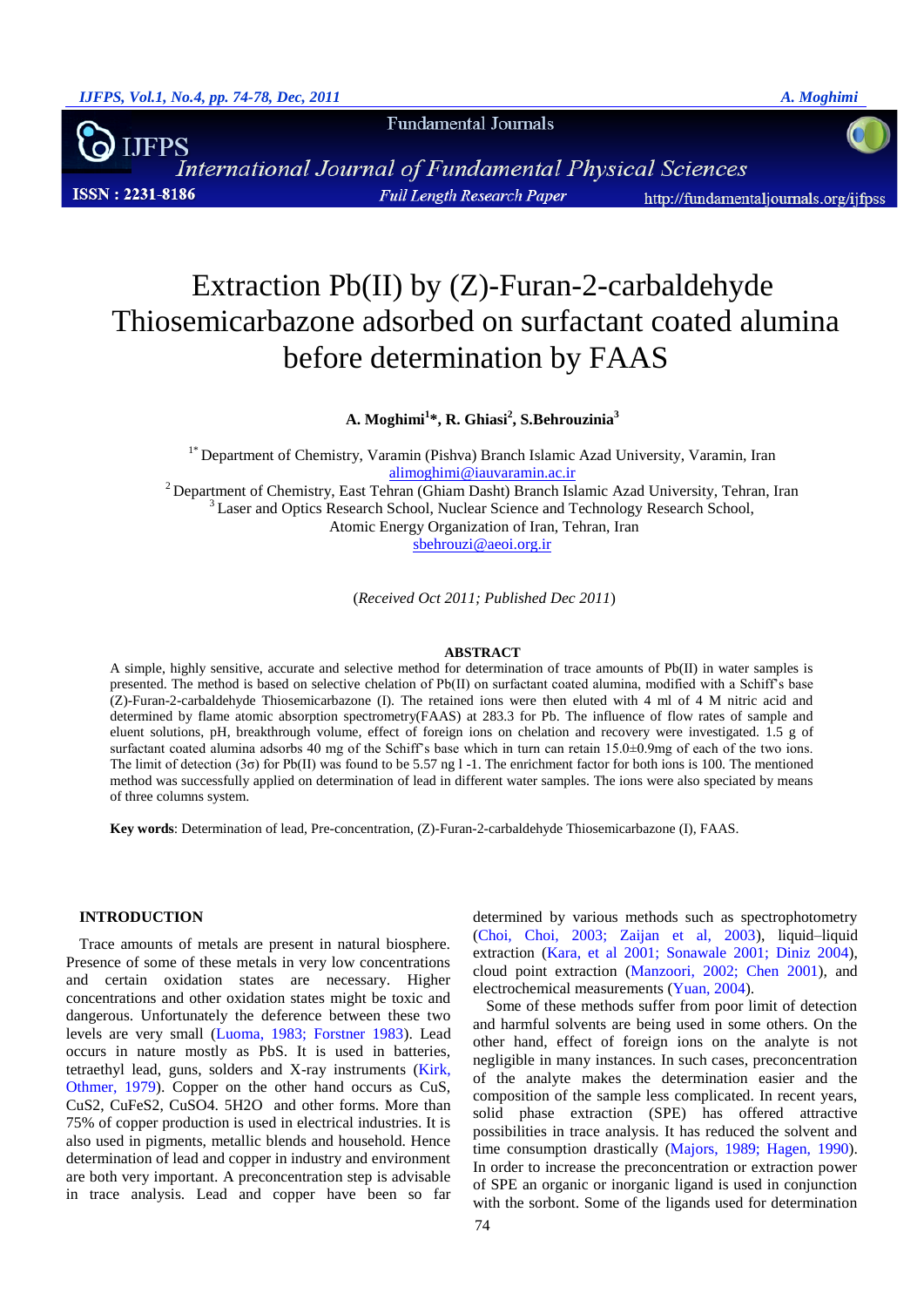of lead and copper are: Amberlit XAD-2 with 3,4 dihidroxybenzoic acid (Lemos, 2003), silicagel modified with 3-aminopropyl triethoxysilane (Tokman et al 2003), Levatit with di (2,4,4–trimethylpentyl) phosphinic acid (Castillo et al, 2001), silicagel functionalized with methyl thiosalicylate (Zougagh et al, 2004), silicagel modified with zirconium phosphate (Matoso et al, 2003 ) and C18 diskes modified with a sulfur containing Schiff's base (Hashemi et al, 2001; Groschner, 1994; Moghimi, 2006).

Comparing these examples with the presented method, they have either a lower enrichment factor or a higher limit of detection. On the other hand, the C18 disks can be used only a few times, while the proposed sorbent could be used more than 50 times without loss of efficiency. Surfactant coated alumina modified with chelating agents has been used for extraction and preconcentration of environmental matrixes and metals (Manzoori et al, 1998; Hiraide, 1999). Here, the surfactant molecules have been associated on the alumina surface forming an admicell or hemimicell. Organic molecules attach themselves on the hydrophobe part and low concentration of metallic elements also on the hydrophobe part, which includes the chelating agent (Hiraide, 1999). The Schiff's bases which are obtained from salisylaldelyde are known as multidentate ligands. These agents can form very stable complexes with transition metal ions (Calligaris, 1987; Alwood, 1997).

The main goal of the present work is development of a fast, sensitive and efficient way for enrichment and extraction of trace amounts of Pb(II) from aqueous media by means of a surfactant coated alumina modified with ligand (Z)-Furan-2 carbaldehyde Thiosemicarbazone (I, shown in Fig. 1). Such a determination has not been reported in the literature. The structure of (Z)-Furan-2-carbaldehyde Thiosemicarbazone is shown in Fig.1.



Fig.1. Synthetic and chemical structure of the compound (I)

The chelated ions were desorbed and determined by FAAS. The modified solid phase could be used at least 50 times with acceptable reproducibility without any change in the composition of the sorbent, ligand or SDS. On the other hand, in terms of economy it is much cheaper than those in the market, like C18 disks.

# **EXPERIMENTAL**

## **REAGENTS AND APPARATUS**

All solutions were prepared with doubly distilled deionized water. Alumina powder γ-type for chromatography with diameter of about 50 µm obtained from Katayama Chemicals. It was conditioned before use by suspending in 4 M nitric acid for 20 min, and then washed two times with water. Sodium dodecyl solfate (SDS) obtained from Merck and used without any further purification. Synthesis of sodium (Z)-Furan-2-carbaldehyde Thiosemicarbazone (Z)- Furan-2-carbaldehyde thiosemicarbazone (I) was prepared according to the modified procedure described in the literature (Dilovic et al, 2008). A solution of thiosemicarbazide (0.91 g, 10 mmol) in 40 mL of dry methanol was prepared with stirring and warming (about 40 oC) during 1 h. To the warm thiosemicarbazide solution, furan-2-carbaldehyde (0.96 g, 10 mmol) in 10 mL of dry methanol was added following by a 12 h reflux (Figure 1). The mixture was then slowly ooled own to room temperature until the yellowish needle crystals suitable for crystallography were obtained. Yield: 1.31 g (77%). Anal. Calcd for C6H7N3OS: C, 42.60; H, 4.16; N, 24.83; S, 18.94. Found: C, 42.41; H, 4.12; N, 24.76; S, 18.88 %. IR (KBr) (νmax/cm-1) :3135 (s), 2887 (m), 1620 (s), 1612 (s), 1575 (s), 774 (m). 1H NMR ( δ, DMSO-d6, 25 oC, ppm): 11.40 (s, 1H, NHCS), 8.41 (s, 1H, H=N), 8.10 and 7.92 (2br s, 1H each, NH2), 6.11–7.54 (m, 3H, aromatic); 13C NMR (δ, DMSO-d6, 25 oC, ppm): 177.60 (C=S), 139.54 (CH=N), 148. 68, 142.8, 108.5, 109.01 (C-aromatic) as shown in Fig.1. Lead nitrate, copper sulfate pentahydrated, ammonium dihydrogen phosphate were of analytical reagent grade and RP-C18 silica (40-63 µm) obtained from Merck. The anion exchanger resin Dowex 1X-8 mesh 100-200 obtained from Fluka. The chelating resin, chelex-100, mesh 100-200 obtained from Bio Rad. Standard stock solution of 1000 µg ml -1of Pb(II) were prepared by dissolving appropriate quantity of their salts in water. A solution of 0.35 M of ammonium dihidrogen phosphate in water was prepared as the matrix modifier for determination of lead. A solution of SDS– I was prepared as follow: to a solution of 0.2 g of (Z)- Furan-2-carbaldehyde Thiosemicarbazone in 10 ml of ethanol, 5 drops of 1 M NaOH and 0.5 g of SDS were added, dissolved and its volume adjusted to 50 ml with water.

Preparation of admicell column: to 40 ml of water containing 1.5 g of alumina, 10 ml of the above I solution was added. The pH of the suspension was adjusted to 2.0 by addition of 4 M HNO3 and stirred by mechanical stirrer for 20 min. Then the top liquid was decanted (and discarded) and the remained alumina was washed three times with water, then with 5 ml of 4 M HNO3and again three times with water. The prepared sorbent was transferred to a polypropylene tube (i.d 5 mm, length 10mm). Determination of Pb2+ contents in working samples were carried out by a Varian spectra A.200 model atomic absorption spectrometer equipped with a high intensity hallow cathode lamp (HI-HCl) according to the recommendations of the manufacturers. These characteristics are tabulated in (Table1).

Table.1.The operational conditions of flame for determination of lead

| determination of lead         |                 |  |  |
|-------------------------------|-----------------|--|--|
| Slit width                    | $0.7$ nm        |  |  |
| Operation current of HI-HCL   | $10 \text{ mA}$ |  |  |
| Resonance fine                | 283.3           |  |  |
| Type of background correction | Deuterium lamp  |  |  |
| Type of flame                 | Air/acetylene   |  |  |
| Air flow                      | 7.0 mL.min-1    |  |  |
| Acetylene flow                | $1.7$ mL.min-1  |  |  |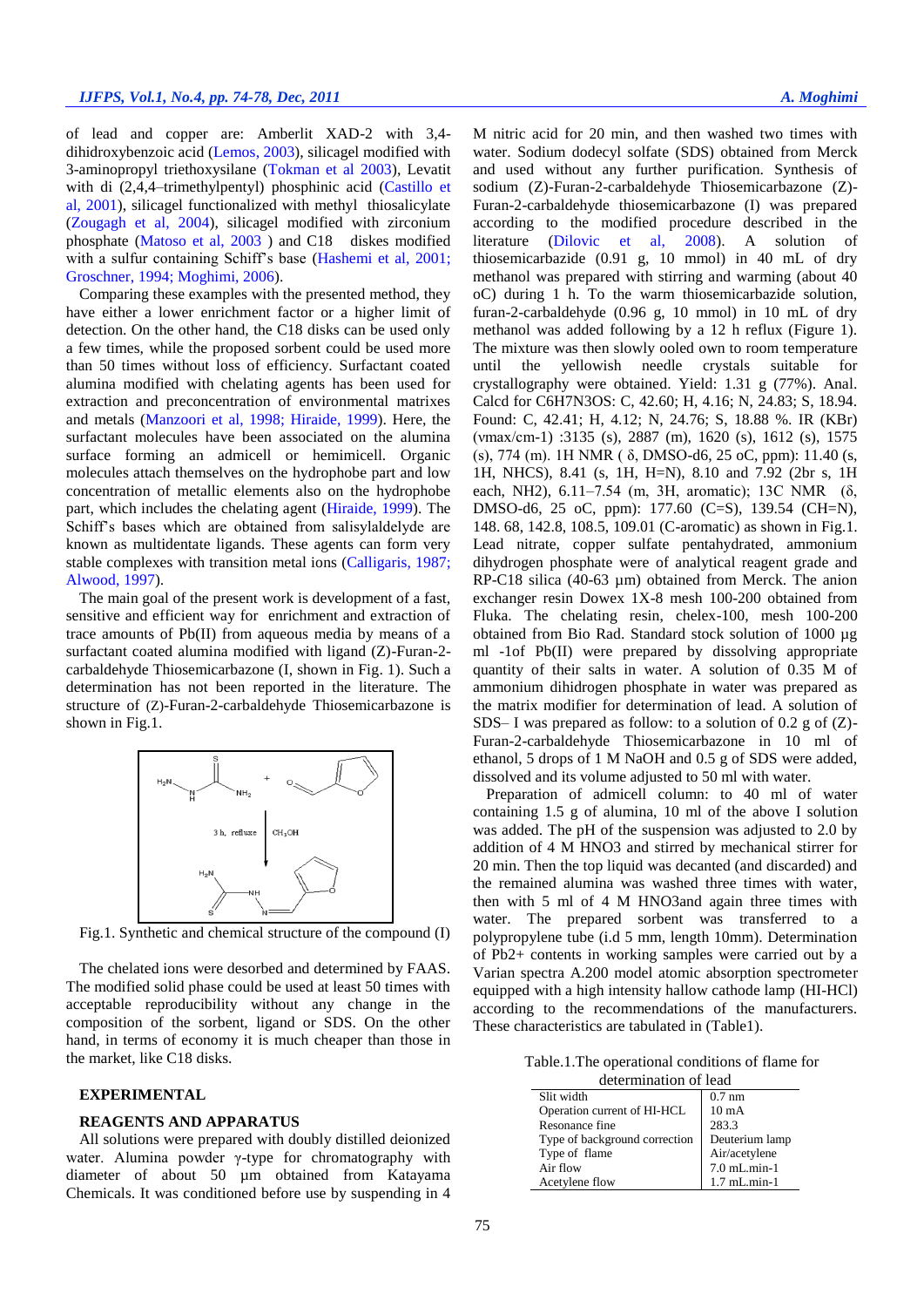A metrohm 691 pH meter equipped with a combined glass calomel electrode was used for pH measurements.

## **PROCEDURE**

The pH of a solution containing 100 ng of each Pb(II) was adjusted to 2.0. This solution was passed through the admicell column with a flow rate of 5 ml min-1. The column was washed with 10 ml of water and the retained ions were desorbed with 1 ml of 4 M HNO3 with a flow rate of 2 ml min-1. The desorption procedure was repeated 3 more times. All the acid solutions (4 ml all together) were collected in a 10 ml volumetric flask and diluted to the mark with water. The concentrations of lead in the solution were determined by FAAS at 283.3.

# **DETERMINATION OF LEAD IN WATER SAMPLES**

Polyethylene bottles, soaked in 1 M HNO3 overnight, and washed two times with water were used for sampling. The water sample was filtered through a 0.45 µm pores filter. The pH of a 1000 ml portion of each sample was adjusted to 2.0 (4 M HNO3) and passed through the column under a flow rate of 5 ml min-1. The column was washed with water and the ions were desorbed and determined as the above mentioned procedure.

# **SPECIATION OF LEAD IN WATER SAMPLES**

This procedure is reported in several articles. The method has been evaluated and optimized for speciation and its application on complex mixtures (Abollino, 2000; Lewis, 1992). The chelating cation exchanger (Chelex-100) and anion exchanger, Dowex 1X-8 resins were washed with 1 M HCl, water, 1 M NaOH and water respectively. 1.2 g of each resin was transfered to separate polyethylene columns. Each column was washed with 10 ml of 2 M HNO3 and then 30 ml of water. The C18 bounded silica adsorber in a separate column was conditioned with 5 ml of methanol, then 5 ml of 2 M HNO3and at the end with 20 ml of water. 5 ml of methanol was added on top of the adsorber, and passed through it until the level of methanol reached just the surface of the adsorber. Then water was added on it and connected to the other two columns. A certain volume of water sample was filtered through a 0.45 µm filter and then passed through the three columns system, Dowex 1X-8, RP-C18 silica adsorber and Chelex-100 respectively. The columns were then separated. The anion and cation exchanger columns were washed with 10 ml of 2 M HNO3 and the C-18 column with 10 ml of 1 M HCl. The flow rate of eluents was 1 ml min-1. The lead content of each eluted solution were determined by FAAS.

## **RESULTS AND DISCUSSION**

I is a Schiff's base. It is a four dentate ligand. It is insoluble in water, but soluble in slightly alkaline ethanol. Primary investigations revealed that surfactant coated alumina could not retain Pb(II) cations, but when modified with I, retains these cations selectively. It was then decided to investigate the capability of I as a ligand for simultaneous preconcentration and determination of lead on admicell. The alumina surface in acidic media  $(1 \le pH \le 6)$  attracts protons and becomes positively charged. The hydrophyl part of SDS(-SO3-), is attached strongly to these protons. On the other hand, the ligand molecules are attached to hydrophobe part of SDS and retain small quantities of metallic cations (Hiraide, 1999).

#### **EFFECT OF PH**

The effect of pH of the aqueous solution on the extraction of 100 ng of each of the cations Pb(II) was studied in the pH rang of 1-10. The pH of the solution was adjusted by means of either 0.01 M H NO3 or 0.01M NaOH. The results indicate that complete chelation and recovery of Pb(II) occurs in pH range of 2-4 and that of in 2-8 and are shown in Fig. 2.



Fig. 2. Extraction percentage of Pb(II) against pH.

It is probable that at higher pH values, the cations might be hydrolysed and complete desorbeption does not occur. Hence, in order to prevent hydrolysis of the cations and also keeping SDS on the alumina, pH=2.0 was chosen for further studies.

## **EFFECT OF FLOW RATES OF SOLUTIONS**

Effect of flow rate of the solutions of the cations on chelation of them on the substrate was also studied. It was indicated that flow rates of 1-5 ml min-1would not affect the retention efficiency of the substrate. Higher flow rates cause incomplete chelation of the cations on the sorbent. The similar range of flow rate for chelation of cations on modified alumina with SDS and a ligand has been reported in literature (Manzoori et al, 1998; Hiraide, 1999). Flow rate of 1-2 ml min-1for desorption of of the cations with 4 ml of 4 M H NO3has been found suitable. Higher flow rates need larger volume of acid. Hence, flow rates of 5 ml min-1and 2 ml min-1were used for sample solution and eluting solvent throughout respectively.

## **EFFECT OF I QUANTITY**

To study optimum quantity of I on quantitative extraction of lead, 50 ml portions of solutions containing 100 ng of each cation were passed through different columns the sorbent of which were modified with various amounts, between 10-50 mg of the ligand. The best result was obtained on the sorbent that was modified with 40 mg of the ligand.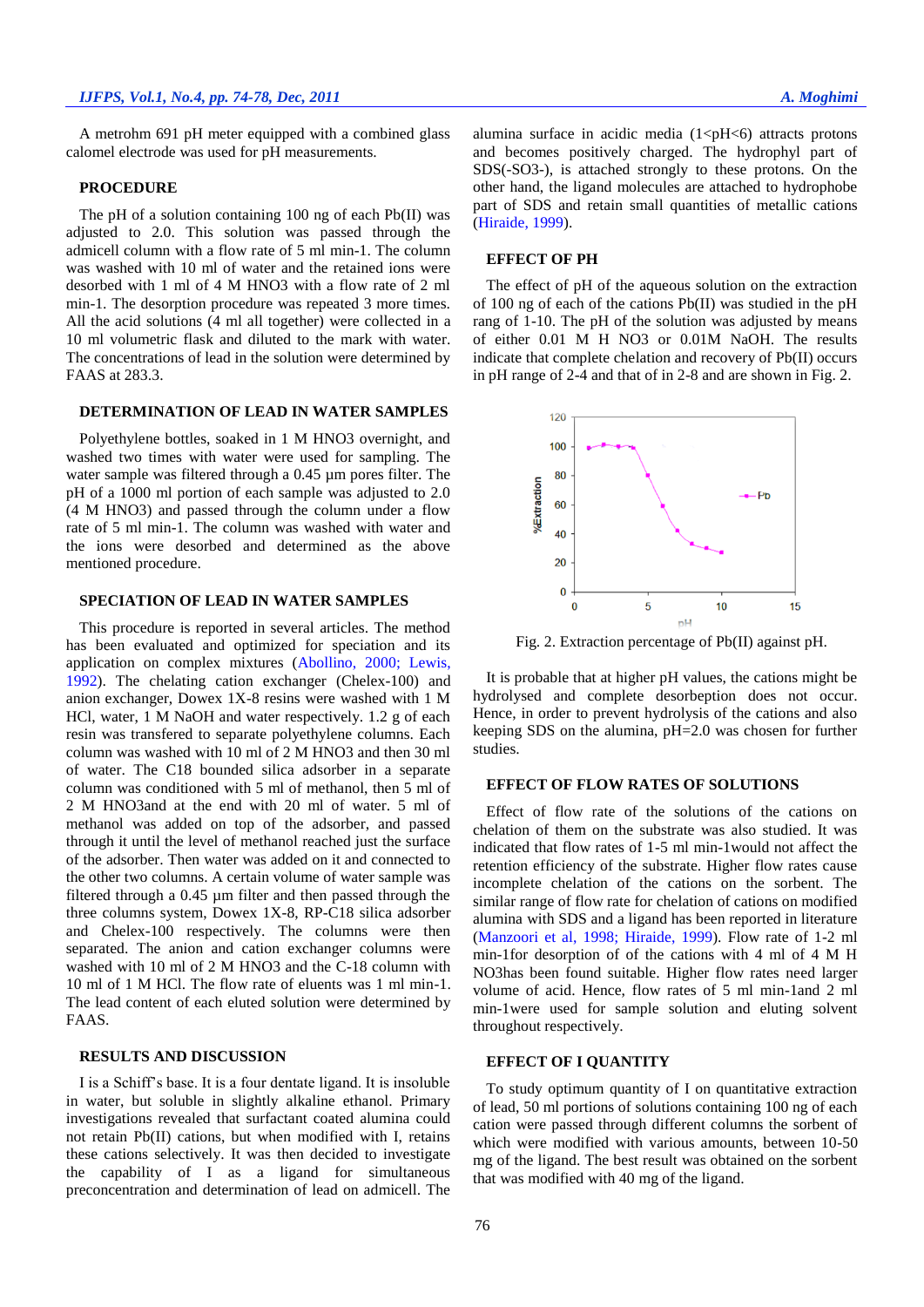## **FIGURES OF MERIT**

The breakthrough volume is of prime importance for solid phase extractions. Hence, the effect of sample volume on the recovery of the cations was studied. 100 ng of each cation was dissolved in 50, 100, 500 and 1000 ml of water. It was indicated that in all the cases, chelation and desorption of the cations were quantitative. It was then concluded that the breakthrough volume could be even more than 1000 ml. Because the sample volume was 1000 ml and the cations were eluted into 10 ml solution, the enrichment factors for both cations are 100, which is easily achievable. The maximum capacity of 1.5 g of the substrate was determined as follow; 500 ml of a solution containing 50 mg of each cation was passed through the column. The chelated ions were eluted and determined by FAAS. The maximum capacity of the sorbent for three individual replecates was found to be  $15.0\pm0.9$  µg of each cation. The limit of detection ( $3\sigma$ ) for the catoins (Skoog et al, 1998) found to be 5.57 ng l -1for lead ions. Reproducibility of the method for extraction and determination of 100 ng of each cation in a 50 ml solution was examined. As the results of seven individual replicate measurements indicated, they were 2.85% and 2.98% for Pb(II).

# **EFFECT OF FOREIGN IONS**

Effects of foreign ions were also investigated on the measurements of lead. Here a certain amount of foreign ion was added to 50 ml of sample solution containing 100 ng of each Pb(II) with a pH of 2.5. The amounts of the foreign ions and the percentages of the recovery of lead are listed in Table 2. As it is seen, it is possible to determine lead without being affected by the mentioned ions.

Table 2. Effect of foreign ions on the recovery of 100 ng of Pb

| Diverse ion | Amounts taken (mg) | % Found    | %Recovery  |
|-------------|--------------------|------------|------------|
|             | added to 50 mL     |            | of Pb2+ion |
| Na+         | 92.4               | 1.19(2.9)a | 98.7(1.7)  |
| K+          | 92.5               | 1.38(2.1)  | 98.9(2.2)  |
| $Mg2+$      | 14.5               | 0.8(1.8)   | 98.7(1.7)  |
| $Ca2+$      | 28.3               | 1.29(2.0)  | 99.0(1.8)  |
| $Sr2+$      | 3.45               | 2.85(2.2)  | 98.2(2.0)  |
| $Ba2+$      | 2.66               | 3.16(2.4)  | 98.3(2.0)  |
| $Mn2+$      | 2.64               | 1.75(2.3)  | 98.5(1.8)  |
| $Co2+$      | 2.17               | 1.4(2.3)   | 98.1(2.2)  |
| $Ni2+$      | 2.65               | 2.0(2.14)  | 98.4(2.4)  |
| $Zn2+$      | 2.74               | 1.97(2.1)  | 98.7(2.2)  |
| $Cd2+$      | 2.53               | 1.9(2.0)   | 98.8(2.8)  |
| $Bi3+$      | 2.55               | 2.7(1.4)   | 98.7(2.7)  |
| $Cu2+$      | 2.46               | 2.81(2.3)  | 98.7(2.6)  |
| $Fe3+$      | 2.60               | 3.45(2.4)  | 96.6(2.8)  |
| $Cr3+$      | 1.70               | 2.92(2.2)  | 97.3(2.4)  |
| $UO2+$      | 2.89               | 1.3(2.2)   | 98.3(2.2)  |
| NO3-        | 5.8                | 2.3(2.3)   | 98.3(2.6)  |
| CH3COO-     | 5.0                | 2.2(2.6)   | 99.4(2.2)  |
| SO42-       | 5.0                | 2.9(3.0)   | 98.7(2.1)  |
| CO32-       | 5.6                | 1.8(2.5)   | 99.3(2.5)  |
| PO43-       | 2.5                | 2.1(2.0)   | 98.9(2.0)  |

a:Values in parenthesis are CVs based on three individual replicate measurements.

# **ANALYSIS OF THE WATER SAMPLES**

The prepared sorbent was used for analysis of real samples. To do this, the amounts of lead were determined in different water samples namely: distilled water, tap water of Tehran (Tehran, taken after 10 min operation of the tap), rain water

(Tehran, 25 January, 2010), Snow water (Tehran, 7 February, 2010), and two synthetic samples containing different cations. The results are tabulated in Table 3.

Table 3. Recovery of Pb contents of water samples

|                                                                                                                                         |    | Amount<br>$added(\mu g)$ | Found( $\mu$ g) | %Recovery |
|-----------------------------------------------------------------------------------------------------------------------------------------|----|--------------------------|-----------------|-----------|
| Sample Distilled<br>water $(100mL)$                                                                                                     | Pb |                          |                 |           |
|                                                                                                                                         |    | 0.050                    | $0.048(3.40)^a$ | 96        |
|                                                                                                                                         |    | 0.100                    | 0.097(2.90)     | 97        |
| Tap water(100mL)                                                                                                                        | Ph |                          | 0.016(4.54)     |           |
|                                                                                                                                         |    | 0.050                    | 0.067(3.42)     | 96        |
| Snow water(50mL)                                                                                                                        | Pb |                          | 0.048(3.25)     |           |
|                                                                                                                                         |    | 0.100                    | 0.151(2.65)     | 98.0      |
| Rain water(100mL)                                                                                                                       | Pb |                          | 0.042(3.25)     | ۰         |
|                                                                                                                                         |    | 0.100                    | 0.148(2.42)     | 98        |
| Synthetic sample 1<br>Na <sup>+</sup> , Ca <sup>2+</sup> , Fe <sup>3+</sup> ,<br>$Co^{2+}Cr^{3+}$ , Hg <sup>2+</sup> , 1 mg<br>$1^{-1}$ | Pb |                          |                 |           |
|                                                                                                                                         |    | 0.100                    | 0.101(3.42)     | 98        |
| Synthetic sample 2<br>$K^+$ , Ba <sup>2+</sup> , Mn <sup>2+</sup> ,<br>$Cd^{2+}Ni^{2+}$ , $Zn^{2+}$ , 1 mg<br>$1-1$ of each cation      | Ph |                          |                 |           |
|                                                                                                                                         |    | 0.100                    | 0.101(2.73)     | 99        |
| <sup>a</sup> : Values in parenthesis are CVs based on three individual replicate measurements.                                          |    |                          |                 |           |

As it is seen, the amounts of lead added to the water samples are extracted and determined quantitatively which indicates accuracy and precision of the present method. Separation and speciation of cations by three columns system It is possible to precon- centrate and at the same time separate the neutral metal complexes of organic ligands, anionic complexes and free ions from each other by this method (Liu, 1989). Water samples were passed through the three connected columns: anoin exchanger, C18-silica adsorber and chelating cation exchanger.

Each species of lead is retained in one of the columns; anionic complexes in the first column, neutral complexes of organic ligands in the second, and the free ions in the third. The results of passing certain volumes of different water samples through the columns are listed in Table 4.

Table 4. Results of speciation of Pb in different samples by three columns system

|             | Tap water      | water sample | River water |
|-------------|----------------|--------------|-------------|
|             | (1000ml)       | (1000ml)a    | (50ml)      |
| Column      | $Pb(\mu g)$    | $Pb(\mu g)$  | $Pb(\mu g)$ |
| Dowex 1X8   |                |              |             |
| Silica C-18 |                |              |             |
| Chelex-100  | $0.012(4.5)$ b | 0.105(3.0)   | 0.104(2.0)  |

According to the results, it is indicated that lead present only as cations. On the other hand the t-test comparing the obtained mean values of the present work with those published indicate no significant difference between them. We have proposed a method for determination and preconcentration of Pb in water samples using surfactant coated alumina impregnated with a Sciff's base. The proposed method offers simple, highly sensitive, accurate and selective method for determination of trace amounts of Pb(II) in water samples.